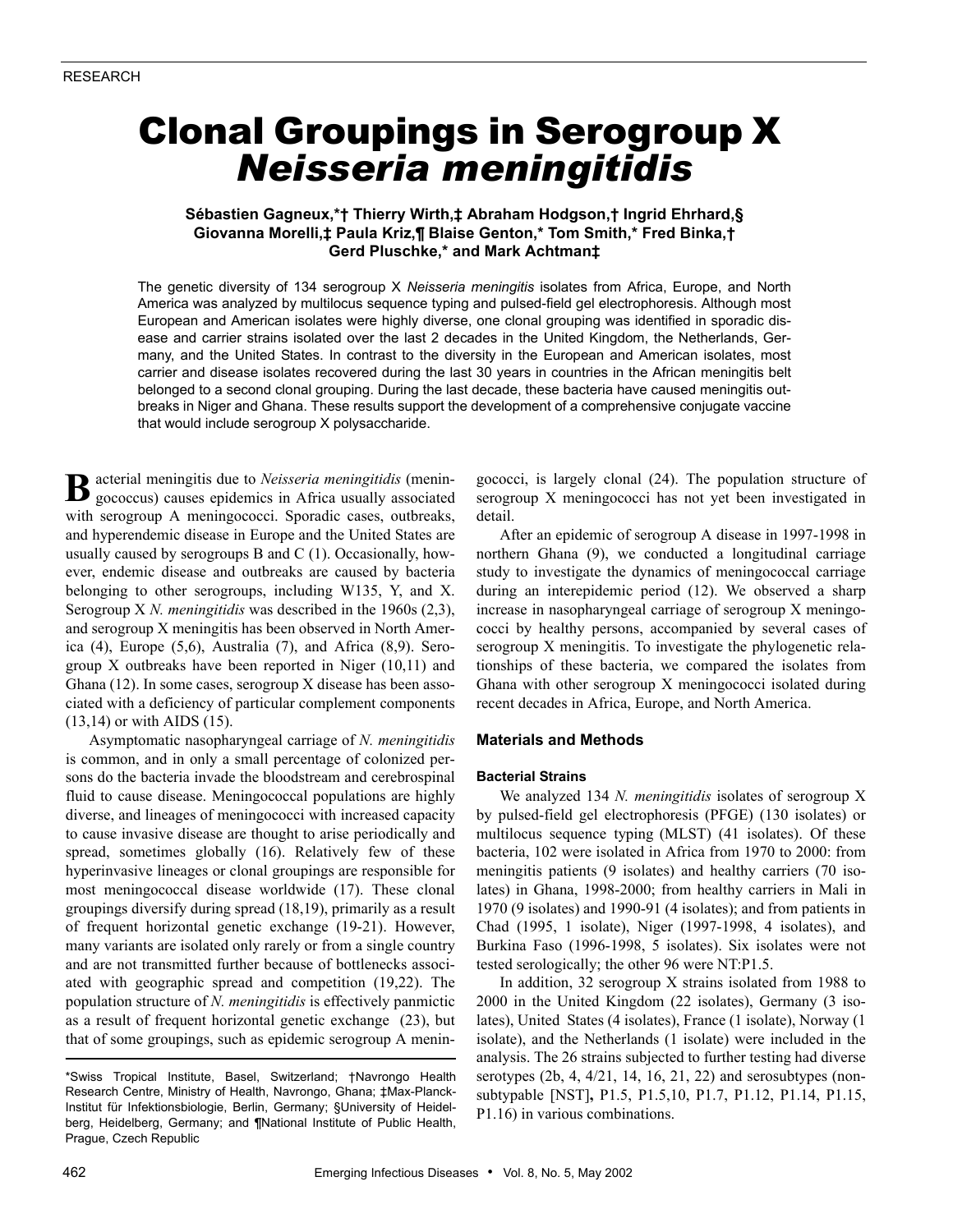## **Molecular Typing of Bacteria**

PFGE was done by digesting chromosomal DNA prepared in agarose blocks with *NheI* and *SpeI* as described (22), and MLST by sequencing gene fragments of *abc*Z, *adk*, *aro*E, *fumC*, *gdh*, *pdh*C, and *pgm*, also as described (16; http://www/ mlst.net). The detailed MLST results and sources of isolates have been deposited in a public database (http:// www.mlst.net). Additional MLST data for 31 isolates in 30 sequence types were obtained with permission from http:// www.mlst.net.

#### **Data Analysis**

A neighbor-joining tree was constructed by using the numbers of MLST allele differences with Bionumerics 2.0 (25).

#### **Results**

PFGE with two discriminatory rare-cutting enzymes (*NheI* and *SpeI*) was used to identify groups of closely related strains in 134 isolates of serogroup X *N. meningitidis* from countries in Africa, Europe, and North America. All but 3 of 102 isolates from Africa had similar PFGE patterns (Figure 1, clonal grouping X-I). In contrast, 19 of 32 isolates from Europe and North America had distinct PFGE patterns (Figure 2) that differed from those of the African isolates. However, among the latter 32 strains, similar PFGE patterns were observed for 13 isolates from the United Kingdom, Germany, the Netherlands, and the United States (Figure 2, clonal grouping X-II).

Forty-one isolates, each representing a distinct PFGE pattern, were analyzed by MLST. For bacteria from which multiple isolates with a similar PFGE pattern had been detected, we tested at least one representative from each year and country of isolation. Together with other data in the MLST WEB site (http://www.mlst.net), 39 distinct sequence types (STs) have

been found in 50 serogroup X meningococci. The general structure of a neighbor-joining tree of allelic differences resembles a bush, with little phylogenetic structure (Figure 3). However, isolates with similar PFGE patterns were assigned to closely related STs. All 29 clonal grouping X-I isolates analyzed by MLST were in STs ST181, ST182, or ST751 (Figure 3), which differ by one to three of the seven gene fragments (Table). Similarly, all five clonal grouping X-II isolates were in STs 24 and 750, which differ by one of the seven gene fragments (Table). The three unusual African isolates (strain designations D87, D91, and D93) were in ST188, which is very distinct from STs of clonal grouping X-I (Figure 3). These results show that numerous serogroup X isolates from Africa and nearly half the serogroup X isolates from Europe and North America belong to two clonal groupings, while other serogroup X isolates from Europe or North America are quite diverse.

#### **Serologic Results**

African isolates of clonal grouping X-I were NT:P1.5. The 11 North American and European isolates of clonal grouping X-II for which serologic data were available were 21:P1.16. Diverse serotype and serosubtype patterns were found for the other isolates from North America and Europe

The PFGE patterns distinguished two finer groups (Ia and Ib) in clonal grouping X-I, which differ consistently in four *NheI* and three *SpeI* fragments (Figure 1). All 14 group Ia strains tested were either ST181 or ST182, which differ at one of the seven gene fragments (Table). All 15 group Ib strains tested were ST751, which differs from ST181 and ST182 at two to three loci (Table). Group Ia included 10 isolates from Mali (1970-1990), 4 isolates from Niger (1997-1998), and the sole isolate from Chad (1995), as well as one of 79 isolates



Figure 1. Two groups of pulsed-field gel electrophoresis patterns among *NheI-* and *SpeI*digested chromosomal DNA from selected serogroup X *Neisseria meningitidis* strains isolated in Africa. Lane: strain: (ST188); 2: 1970; 3: 3187; 4: 3529; 5: D5; 6: LNP13407; 7: LNP14964; 8: LNP15040; 9: 97013; 10: 97014; 11: Z9413; 12: LNP14297; 13: LNP15061; 14: BF2/97; 15: BF5/97; 16: BF1/98; 17: Z7091; 18: Z8336; Molecular weight markers were loaded in the flanking lanes as indicated (L: low-range marker; M: midrange marker); their molecular weights are indicated at the left. Characteristic band differences are indicated on the right.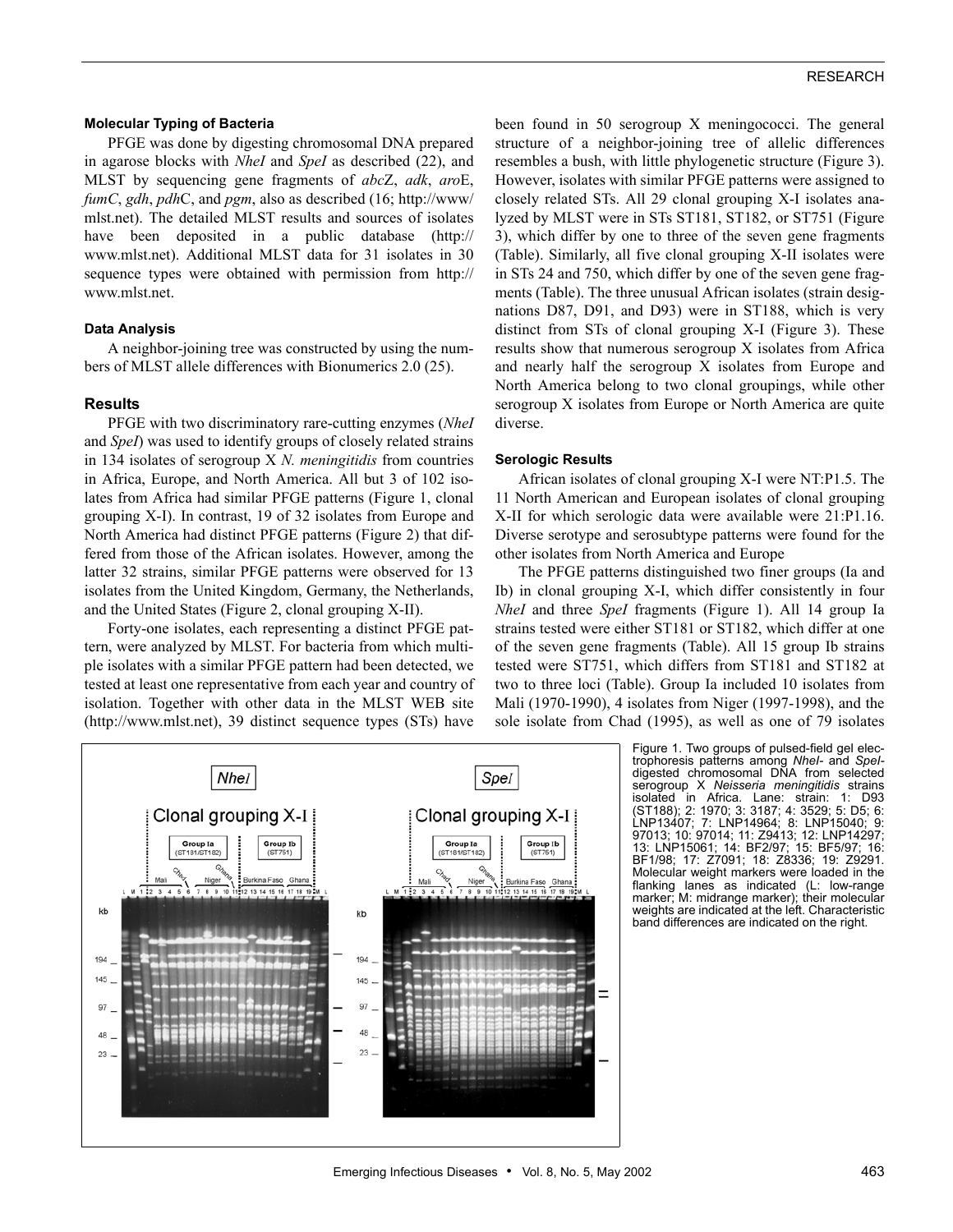## RESEARCH



from Ghana (2000). All five isolates from Burkina Faso (1996-1998) and 78 of 79 isolates from Ghana (1998-2000) were in group Ib.

## **Discussion**

The general population structure of *N. meningitidis* is panmictic as a result of the frequent import of alleles from unrelated neisseriae (20,23). Furthermore, several MLST studies have demonstrated that meningococci from healthy carriers are highly diverse (16,26). Phylogenetic trees of different housekeeping genes from *N. meningitidis* are no more congruent with each other than with random trees (27). Our results for sequence typing of housekeeping genes of serogroup X meningococci also fit this pattern. Phylogenetic analysis of allele differences resulted in a bushlike tree that does not seem to contain any deep phylogenetic information. However, two clonal groupings were found in this otherwise panmictic group of bacteria. The same isolates were assigned to both clonal groupings by two independent methods, MLST and PFGE, indicating that these assignments reflect real genetic relationships and do not depend on the methods used.

Similar concordant genetic relationships were discerned in epidemic serogroup A *N. meningitidis* by multilocus enzyme electrophoresis (MLEE), random amplification of polymorphic DNA (RAPD), and MLST; population genetic analyses confirmed that the population structure of these bacteria is clonal (28). Concordant groupings were also discerned by MLEE and MLST among the so-called hypervirulent serogroup B and C isolates of the ET-5 complex, ET-37 complex, lineage III, and cluster A4 (16). Although their apparent clonality may reflect an epidemic population structure (23), this possibility has been excluded for epidemic serogroup A meningococci (28). Therefore, multiple clonal groupings exist in *N. meningitidis,* even though the population structure of most of the species is panmictic.

Figure 2. Pulsed-field gel electrophoresis patterns of *NheI*-digested chromosomal DNA of selected serogroup X *Neisseria meningitidis* isolates from Europe and the United States, plus a prototype isolate from Ghana (lane 13). Lane: strain: 1: E26; 2: X4571; 3: X4890; 4: M2526; 5: M4222; 6: M3772; 7: LNP17351; 8: J88-603; 9: K89-1395; 10: L92-1413; 11: M98-253172; 12: M00-240465; 13: Z9291; 14: M98-252848; 15: M98-252718; 16: M99-240899; 17: X5967; 18: 860060; 19: M4370.



Figure 3. Neighbor-joining phenogram of allelic identities in 39 multilocus sequence typing (MLST) sequence types from serogroup X *Neisseria meningitidis*. Numbers at nodes are the percentages of 1,000 bootstrap replicates in which these nodes appeared. Only nodes with percentages >50% were included. The two boxes indicate clonal groupings that were detected by MLST or pulsed-field gel electrophoresis.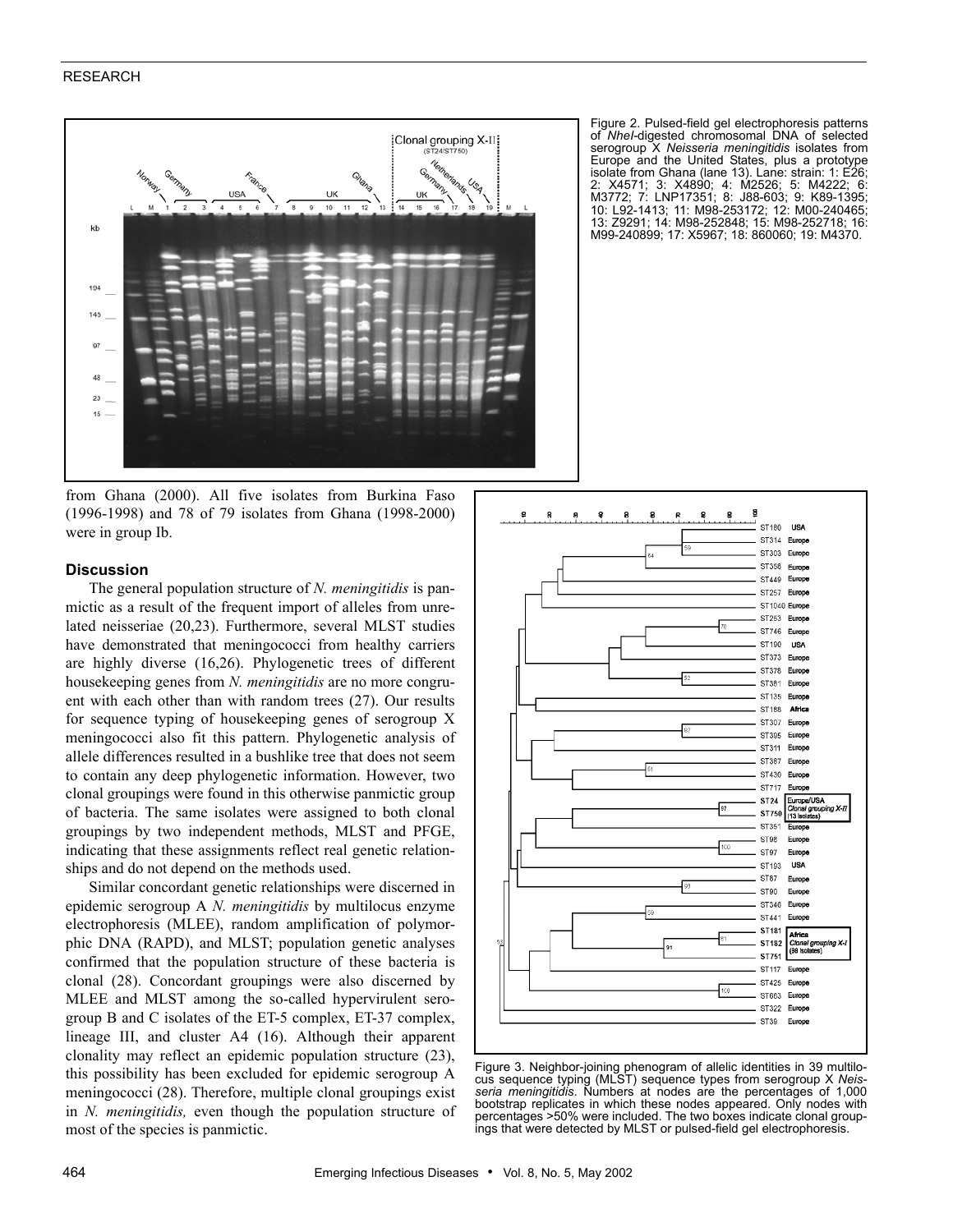|           | Allele numbers |     |      |      |     |      |     |                                          |            |
|-----------|----------------|-----|------|------|-----|------|-----|------------------------------------------|------------|
| <b>ST</b> | AbcZ           | Adk | aroE | FumC | gdh | pdhC | Pgm | Country (no. of isolates)                | Yr         |
| 24        |                |     |      |      | 15  | 20   |     | Netherlands (1), United States (1)       | 1986, 1993 |
| 750       | $\overline{c}$ |     |      | 9    | 15  | 20   |     | United Kingdom $(2)$ , Germany $(1)$     | 1998-1999  |
| 181       | 10             | 3   | 15   |      | 5   | 41   | 31  | Mali (6), Chad (1), Niger (2), Ghana (1) | 1970-2000  |
| 182       | 10             | 3   | 15   | 26   |     | -41  | 31  | Mali $(4)$                               | 1970       |
| 751       | 10             | 3   | 15   |      | 8   | 41   | O   | Burkina Faso (3), Ghana (12)             | 1996-2000  |

The population structure of subgroup III serogroup A meningococci seems to represent continual, sequential replacement of fit genotypes by related variants during periods of several years to decades (19). In subgroup III, nine genoclouds, each consisting of a frequent genotype plus its rarer, less fit variants, have been identified during 3 decades of pandemic spread. Our PFGE data for clonal grouping I of serogroup X suggest that clonal grouping X-I also has a genocloud structure. Two sets of PFGE variants (group Ia and Ib), which might each represent a genocloud, were detected in different countries (Mali, Chad, and Niger; and Burkina Faso and Ghana, respectively). Additional analyses of polymorphic genes are necessary to clarify the uniformity of these groups and to test the similarity of their population structure compared with that of subgroup III.

Both serogroup X clonal groupings described here were isolated over decades, on multiple occasions, and from diverse locations. Clonal grouping X-I (1970-2000) was isolated from different countries in West Africa, and clonal grouping X-II (1986-1999) was isolated from Europe and North America. For clonal grouping X-I in Ghana, the disease rate in healthy carriers was estimated to be 3/10,000 (12). Clonal grouping X-1 is thus of considerably lower virulence than serogroup B ET-5 complex bacteria (disease/carrier rate of 2,100/10,000 [29]) or serogroup A subgroup III bacteria during a postepidemic period in a vaccinated population (100/10,000 [9]).

The relationship between bacterial fitness and clonality has not yet been investigated extensively in natural isolates. Variation in virulence between bacterial genotypes leads to more uniformity in disease isolates than in carriage organism in *Streptococcus pneumoniae* (30) and *Staphylococcus aureus* (31). However, our data suggest that the clonal structure of certain meningococcal genotypes need not reflect virulence but rather is associated with genotypes that are particularly fit at colonizing the nasopharynx and spreading from person to person.

Although clonal grouping X-I bacteria are less virulent than serogroup A and B meningococci, they are still pathogenic. Most strains described here were isolated from asymptomatic carriers or patients with rare endemic cases. However, group Ia caused a meningitis outbreak with >60 cases in 1997 in Niger (11). Group Ib caused a smaller outbreak in 2000 in Ghana (12). These results suggest that X-I meningococci may even be capable of causing epidemics. Meningococci are naturally transformable, and horizontal DNA transfer is frequent in these bacteria (20-22). Meningococcal carriage is usually low in interepidemic periods in Africa (1,12,32,33), offering less opportunity for horizontal genetic exchange, which could account for the low genetic variability in serogroup X meningococci in Africa.

For more than a decade, many countries in the African meningitis belt have vaccinated extensively with A/C polysaccharide vaccines (34). Recently, mass vaccination with conjugated serogroup C vaccines has been implemented in the United Kingdom, and strong initial protection has been reported (35)**.** However, if effective, these vaccines may well select for the spread of bacteria for which they are not protective (36), including unusual causes of disease such as serogroups Y, W135, and X. Capsule switching due to DNA transformation has been documented (37,38), and effective vaccination against serogroups A and C may select for capsule switch variants of fit genotypes expressing a capsular polysaccharide not included in the vaccination program. The recent outbreaks after the 2000 Hajj pilgrimage, caused by W135 ET-37 complex meningococci (39,40), may reflect exactly such selection. These findings support the development of comprehensive conjugate vaccines that include capsular polysaccharides from formerly rare causes of disease such as serogroup X.

#### **Acknowledgments**

We gratefully acknowledge the helpful comments and support of Alex Nazzar and Daniel Falush and the receipt of isolates from Dominique Caugant, Tanja Popovic, Ed Kaczmarski, and Mohamed-Kheir Taha.

This work was funded by the Stanley Thomas Johnson Foundation. Part of the work (P.K.) was supported by the research grant NI/ 6882-3 of the Internal Grant Agency of the Ministry of Health of the Czech Republic.

This publication made use of the *Neisseria* MultiLocus Sequence Typing website (http://neisseria.mlst.net) developed by Man-Suen Chan, funded by the Wellcome Trust, and located at the University of Oxford. We thank Keith Jolly for allowing the use of deposited data. Technical assistance by Santama Abdulai, Titus Teï, Susanne Faber, Marion Moebes, and Barica Kusecek is greatly appreciated.

Dr. Gagneux is a postdoctoral research fellow at the Swiss Tropical Institute. His research interests focus on the epidemiologic and